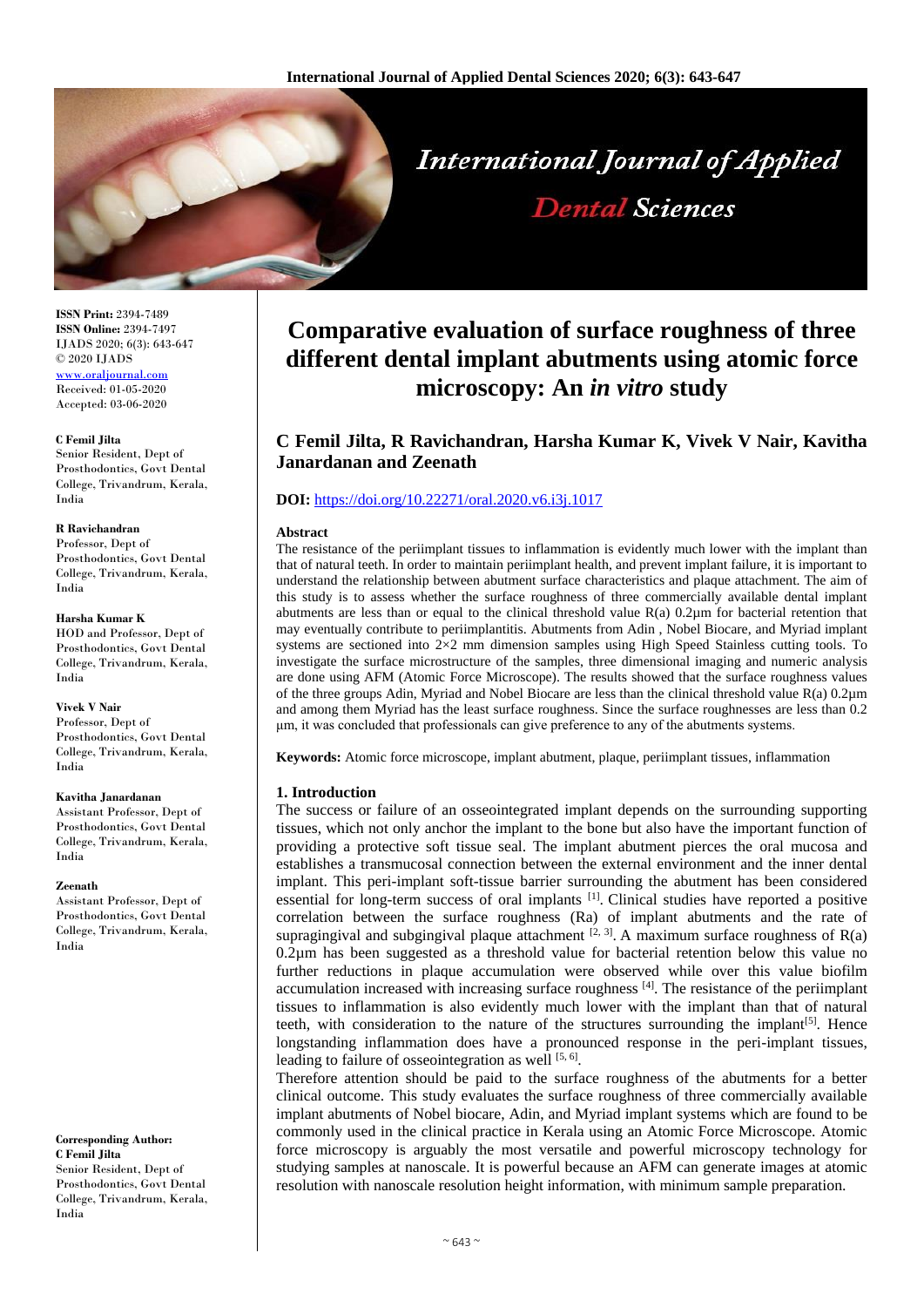# **2. Methods**

**2.1 Study design**

Experimental in-vitro study design

#### **2.2 Sample and Sampling Technique**

Three brands of commercially available implant system abutments (fig 1). Nobel Biocare implant system (Nobel Replace abutment), Adin implant system abutment and Myriad implant system abutment were selected. The transmucosal part of the abutment was sectioned to 2×2 mm size section (fig 2) using high speed steel cutting tools (fig 3). Thirty three samples were selected for the study with eleven in each group.



**Fig 1:** (a) Myriad, (b) Adin (c) Nobel Biocare abutments



**Fig 2:** Single sectioned Abutment



**Fig 3:** High Speed Steel cutting tools

#### **2.3 Procedure**

To investigate the surface microstructure, three dimensional imaging and numeric analysis were done using AFM (Atomic Force microscope) (make: park system xe 100) (fig 4). Initially the specimen was cleaned using isopropyl alcohol in order to clean all the debris present on the scanning surface. Then it was loaded on the sample holder with the help of a tweezer and stabilised using wax (fig 5). The sample holder was placed on the x y stage of the AFM. Using an optical microscope the surface of the sample was identified and then the AFM scanning probe (cantilever tip etched silicone cantilever) approached the surface at a particular frequency. The surface morphology of the samples were scanned at a scan area (15x15µm) to grasp as much of the entire surface of the abutment as possible.



**Fig 4:** Atomic Force Microscopy

The investigation was carried out in the non-contact mode to prevent scratching on the surface of the sample. In noncontact mode the distance between sample and the tip is  $\sim 10$ nm. The three dimensional images of the samples were obtained and numerical analysis was done using software (fig 6). The outcome of surface roughnesses of three brands of abutments are obtained in nm (nanometer) which are converted to micrometers.



**Fig 5:** Sample stabilised with wax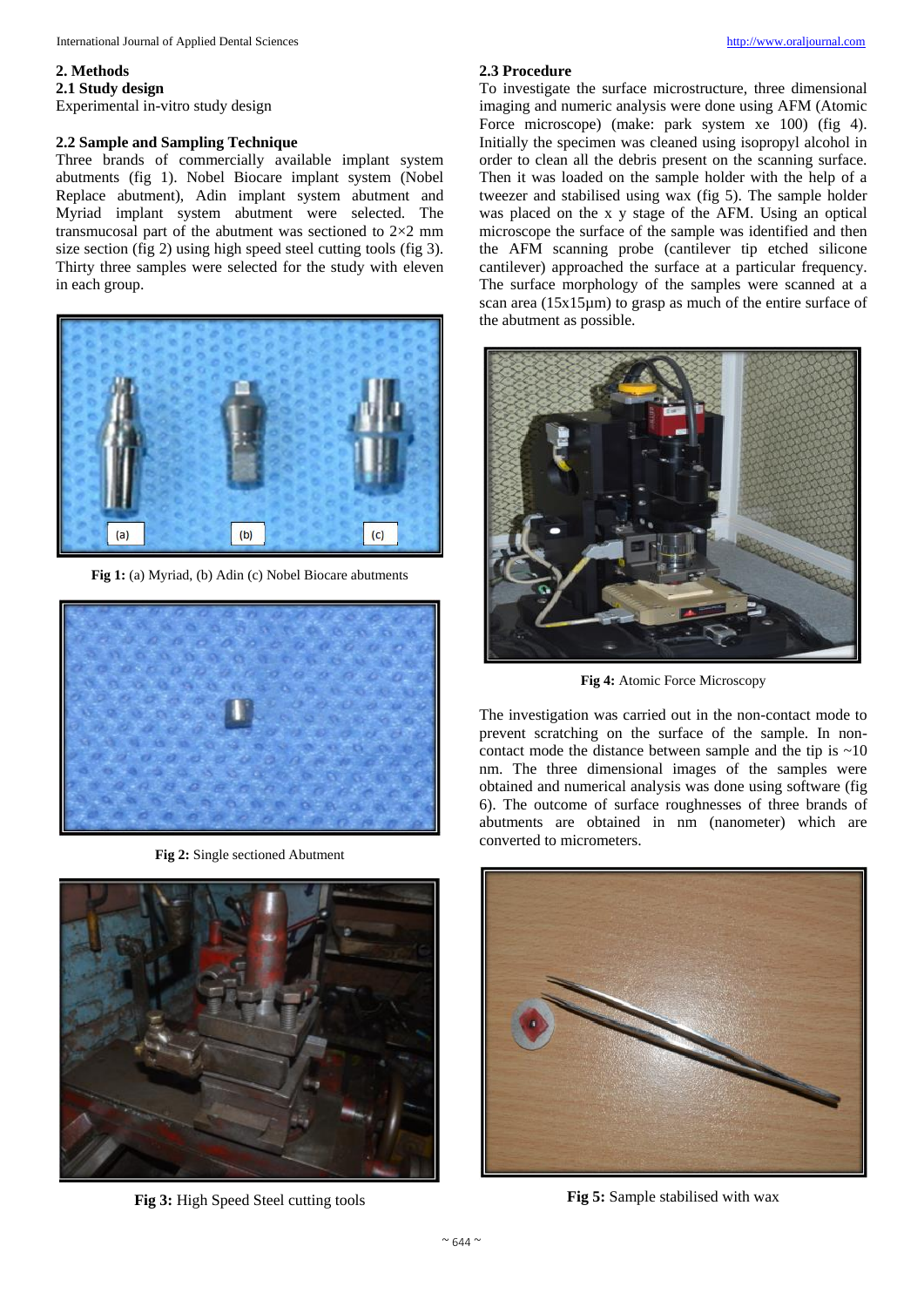

**Fig 6:** Surface Topography three dimensional image

## **3. Results**

Data analysis was done using computer Statistical Package For Social Sciences (SPSS) version 16.0 software. Mean and Standard Deviation of surface roughness , of all three groups Adin, Myriad and Nobel Biocare are  $31.560 \pm 2.78$  nm, 21.738±1.30 nm and 77.560±3.54 nm respectively. (Table 1).

**Table 1:** Descriptive statistitics of surface roughness in nm of the study groups

| Groups        | n | <b>Minimum</b> | Median      | maximum | <b>Mean</b> | <b>SD</b> | Interquartile range | 95% confidence Interval |
|---------------|---|----------------|-------------|---------|-------------|-----------|---------------------|-------------------------|
| Adin          |   | 29.126         | 30.456      | 36.625  | .560        | 2.780     | 5.193               | 33.42909-29.69272       |
| Mvriad        |   | 19.454         | .738<br>21. | 23.462  | 22.082      | .300      | 2.135               | 22.61172-20.86483       |
| Nobel Biocare |   | 70.234         | די<br>.560  | 83.126  | 744         | 3.54      | 3.720               | 79.94089 34.80910       |
|               |   |                |             |         |             |           |                     |                         |

n= sample size,nm= nanometer

SD= Standard deviation

From the table it is found that the surface roughness of Nobel Biocare is maximum and Myriad has the minimum surface roughness. The probability distribution curve does not show a normal distribution so the non-parametric test Kruskal Wallis one-way ANOVA is used to compare surface roughness

among the groups followed by two group comparisons by Mann- Whitney U test determine the statistical significance among the study groups. Kruskal Wallis one-way ANOVA among the study group showed highly significant differences  $(p-value < 0.001)$  in the surface roughness (Table 2)

**Table 2:** Comparison of surface roughness among the study groups

| Groups        | n | Median | Mean   | SD    |        | <b>Kruskal Wallis one-way ANOVA</b> |
|---------------|---|--------|--------|-------|--------|-------------------------------------|
| Adin          |   | 30.456 | 31.560 | 2.780 |        |                                     |
| Myriad        |   | 21.738 | 22.082 | .300  | $df=2$ | $p$ -value $0.0001*$                |
| Nobel Biocare |   | 77.560 | 77.744 | 3.54  |        |                                     |

**\*p-value <0.05** is significant

Intergroup comparison between groups using Mann-Whitney U Test also showed highly significant differences (p-value  $< 0.001$ ) in the surface roughness (Table 3).

**Table 3:** Intergroup comparisons of surface roughness between the study groups

| <b>Groups</b>            | <b>Mann-Whitney U Test</b> | <b>p</b> value |
|--------------------------|----------------------------|----------------|
| Adin and Myriad          | .000                       | $0.0001*$      |
| Nobel Biocare and Myriad | .000                       | $0.0001*$      |
| Adin and Nobel Biocare   | 000                        | 0 0001*        |

 $*$ p-value < 0.05 is significant

This revealed that the surface roughness of Nobel Biocare is more compared to Adin and Myriad, and the roughness of Adin is more when compared to Myriad.

## **4. Discussion**

The oral rehabilitation of partially or completely edentulous patients using dental implants has become a common practice over the last decade, with reliable long term results. The documented high survival rate of osseointegrated root form dental implants has led them to be a realistic treatment alternative. Eventhough there are successes over a 5 year period, 0 to 14.4% of the dental implants demonstrated periimplant inflammatory reactions which were associated with crestal bone loss that may eventually lead to the loss of an implant <a>[7]</a>. Periimplant inflammatory reactions results in the loss of the supporting bone associated with suppuration, increased probing depth, mobility and radiographic bone loss [8]. Mombelli<sup>[9]</sup> reported that failing implant sites were found with pocket depth greater than 6 mm with bleeding on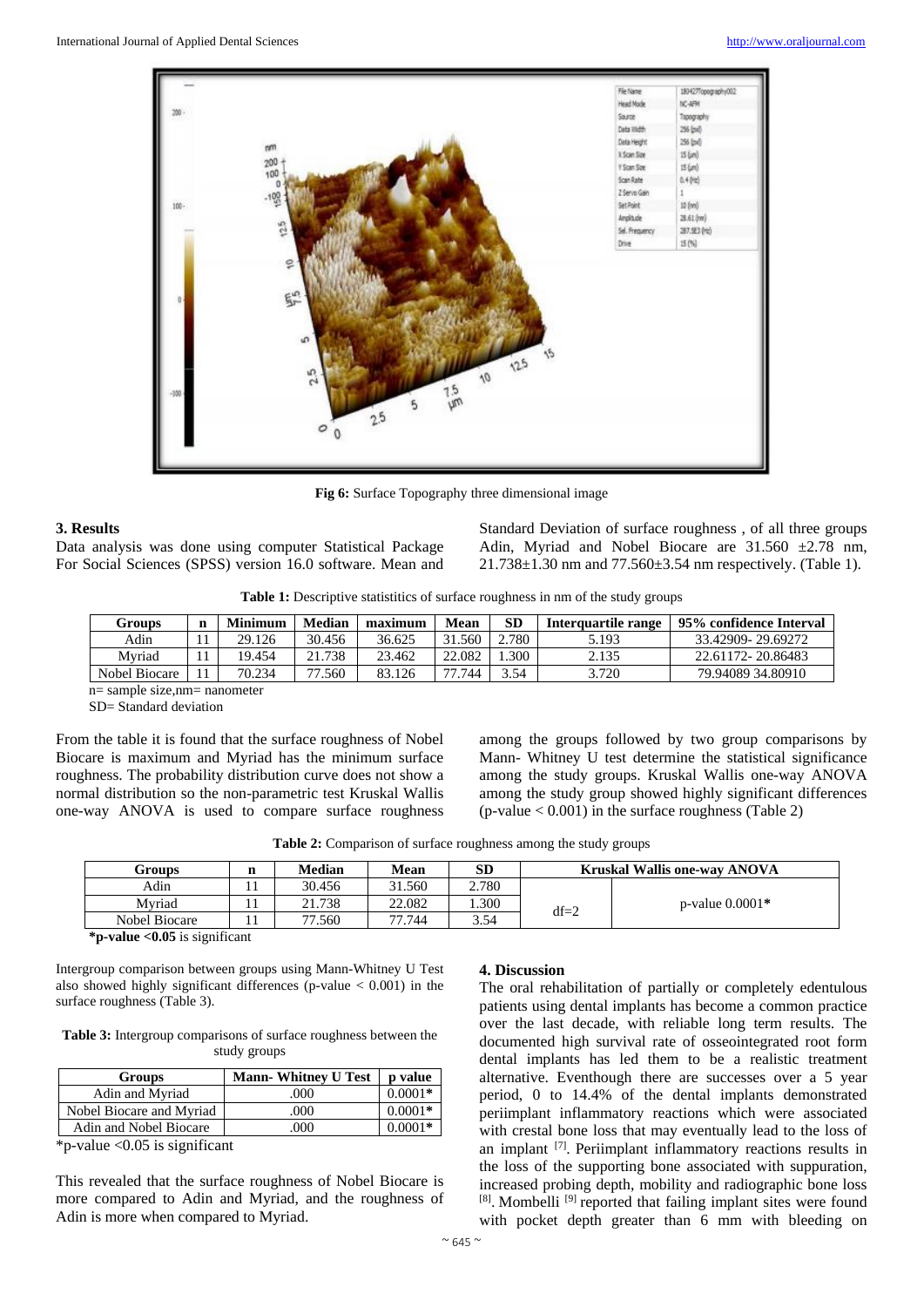probing and suppuration when compared to successfully Osseo integrated implants. Lindhe [8] suggested that implants have a less effective natural tissue barrier than natural teeth and are less resistant to infection. The reliability of a stable soft tissue attachment has not been confirmed, and the permucosal seal may be just a circular fiber arrangement around the implant. Bacterial infections play an important role in the failure of dental implants. Bacterial flora which are associated with periodontitis and peri-implantitis, are found to be similar <sup>[10]</sup>. Studies have shown that the bacterial infection is the prime reason for peri-implantitis [11] and bacterial flora at the failing implant sites consist of gram-negative anaerobic bacteria including *Porphyromonas gingivalis*, *Prevotella intermedia* and *Actinobacillus actinomycetemcomitans*, which resemble the pathogens in periodontal disease [9]. In partially edentulous patients there are more microflora surrounding implants and the teeth. However, there is a marked reduction in the number of periodontal pathogens around the implants in completely edentulous patients. It is because the natural teeth may serve as reservoirs for periodontal pathogens from which they may colonize the implants in the same mouth [12]. Kohavi [13] suggested when exposed in the oral cavity through the transmucosal abutment, an Osseo integrated implant provides a favorable surface for bacterial colonization. There are various factors that influence the attachment of oral bacteria to the implant surface, which includes surface roughness, surface free energy and hydrophobicity [14]. Among them the surface roughness plays an important role in bacterial adherence [15]. In an *in vivo*, study a smooth titanium abutment and a sandblasted titanium surface were evaluated for the biofilm accumulation. The results revealed that surface roughening harbored a lower percentage of the coccoid cells  $(64.2\%)$  as compared to the smooth abutments  $(81\%)$  [2]. In yet another previous study, Quirynen *et al*. [16] in a 96 hour supragingival plaque formation reported a positive correlation between the surface roughness and the plaque growth rate and pathogenicity. These studies show an important fact that the surface roughness has a significant contribution for the increased plaque accumulation. Bollen  $[17]$  indicated that a further reduction of the surface roughness, below a certain threshold R(a) 0.2 microns, has no major impact on the supraand subgingival microbial composition. Quirynen [18] showed that a reduction in surface roughness less than a roughness of 0.2 micron had no major effect on the microbiologic composition, supragingivally or subgingivally. Surface roughness  $R(a) > 0.2$  μm leads to an increased rate of the biofilm formation and hence acts as the main etiology for the breakdown of the peri-implant soft tissue barrier. However,  $R(a) \leq 0.2$  um has no impact on the quantity and quality supra and subgingival plaque formation. It has further been reported that  $R(a)$  <0.02 um has further no quantitative or qualitative effect on the nature of the microflora. Liarimondini *et al.* [19] studied on the effect of surface roughness on early *in vivo* plaque colonization on titanium surface and concluded that a titanium surface with  $R(a)$  less than equal to 0.088  $\mu$ m strongly inhibits accumulation and maturation of plaque at the 24-hour time period and recommended that such smoothness to be achieved in transgingival and healing implant components. Roughened abutments greater than 0.8µm result in a dramatic increase in sub gingival plaque 25 times greater as well as in its pathogenicity [16]. Even though there are many studies supporting the relationship between plaque and periimplantmucositis, there are also some controversial studies showing no relationship between plaque attachment and soft tissue reaction. Abrahamsson *et al.* [20] studied the

soft tissue reactions to plaque formation at implant abutments with different surface topography in dogs and showed that the different surface characteristics of abutment made of commercially pure titanium failed to influence plaque formation and the establishment of inflammatory cell lesions in the periimplant mucosa. Similarly Wennerberg [21] conducted an *in vivo* study on some soft tissue characteristics at implant abutments with different surface topography and reported that no relation was found between inflammatory response and abutment surface roughness after an evaluation time of 4 weeks in a human test model.

On considering the studies supporting the relationship between plaque and periimplant soft tissue health, the current study compares whether the surface roughness of three commercially available dental implant abutments which are commonly used in Kerala are less than or equal to the clinical threshold value (0.2µm). To investigate and characterize surface topography, different studies have used various technologies like Scanning Electron Microscope (SEM), Confocal Laser Scanning Profilometer, Atomic Force Microscope. In the present study, we have used Atomic Force Microscope (AFM) for high resolution analysis at nanometer scale level. It provides high resolution imaging of surface structure combined with quantifying surface topography without any sample preparation. Studies comparing the surface roughness of abutments of various implant systems which are commonly used like Branemark, Nobel Biocare, Astra, Steri-Oss, IMZ have been done in Japan where we have selected three implant system abutments which are currently used widely in Kerala. The mean surface roughness values of the three groups Adin, Myriad and Nobel Biocare are .031μm, .021 μm, .077 μm respectively. Among the comparison groups, it is found that the surface roughness R(a) of Myriad is comparatively lesser than the other two groups . Myriad has the least surface roughness and Nobel Biocare has the maximum surface roughness. All R(a) values are way below 0.2 μm, which is suggested as the threshold roughness necessary to avoid a harmful influence of plaque accumulation. So any of the brands can be used as a reliable abutment for the clinical purpose. Since the roughness value of all the three abutments are <.088 μm, according to Liarimondini<sup>[19]</sup> all three brands inhibit the colonization and maturation of the plaque. On comparing the three groups the p value is <0.001 showing that the study is highly significant. Statistical analysis for comparison between two groups of three different combination also shows that the p value as <0.001 proving that the study is highly significant and the surface roughness of Nobel Biocare is more compared to Adin and Myriad, and the roughness of Adin is more when compared to Myriad.

The study also has limitations like it is not an invivo study, and other parameters like surface features of the irregularities have not been carried out. Studies suggested that implants have a less effective natural tissue barrier than natural teeth and are less resistant to infection [22] . Based on the observations from the previous studies, it can be concluded that implants are more vulnerable to failure due to infection than natural teeth so it is very essential to control factors that promote bacterial attachment. Hence it is always safe and better to select abutment which has the highest smoothness and make sure that patients maintain good oral hygiene practices.

# **5. Conclusion**

From the above study the following conclusions are drawn.